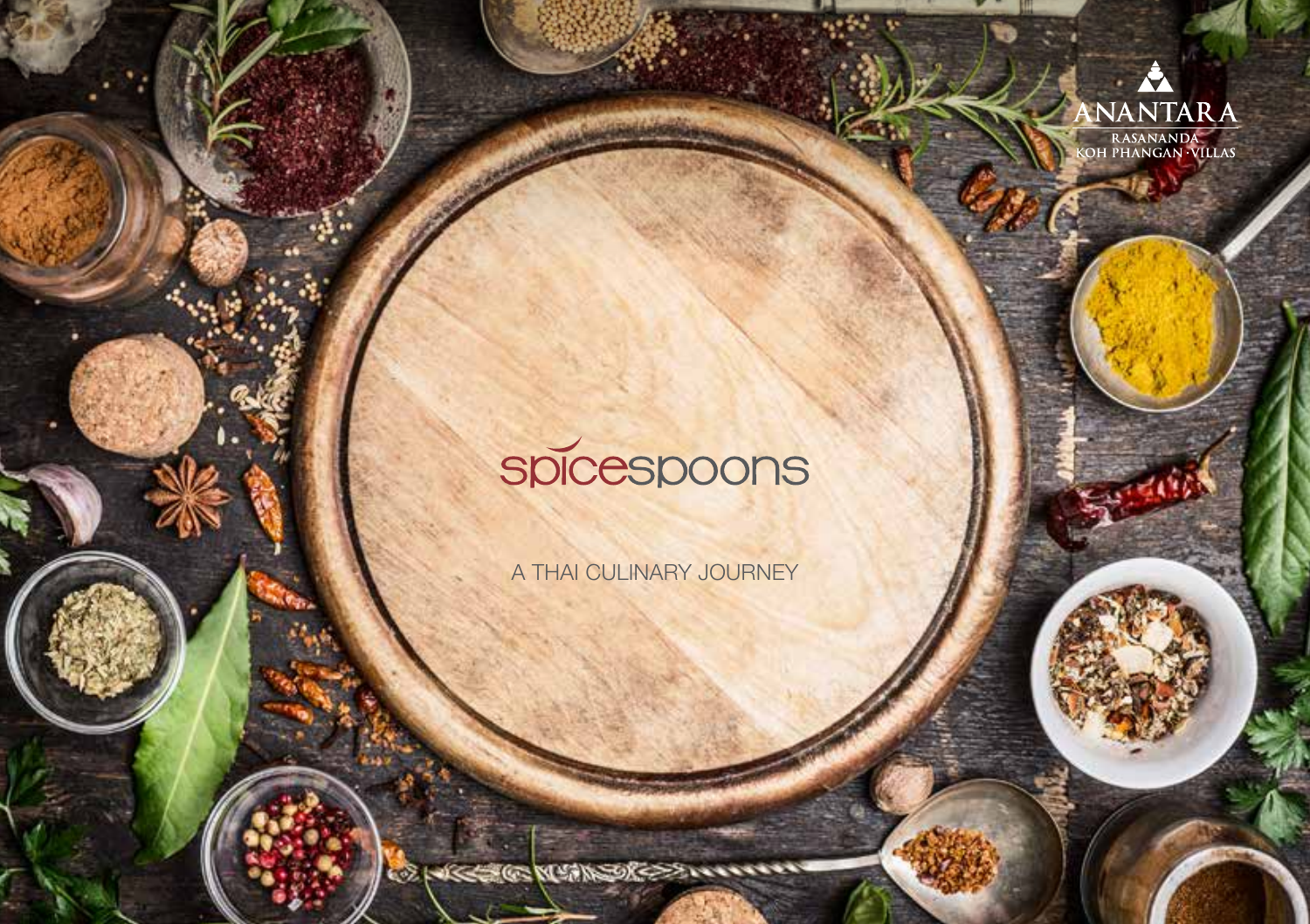### SPICE SPOONS

Much more than just a cooking class, Spice Spoons offers a rich and interactive immersion in Thailand's world famous gastronomy, renowned for its artistry and unique four flavour balance of salty, sweet, spicy and pungent.

Relax with a welcome drink before delving into Thai culinary culture with an informative theory session, in which you'll learn about Thai and Southern Thai cuisine's cultural significance and health benefits, indigenous ingredients and cooking equipment, as well as convenient replacements to use at home. Choose from a menu of authentic regional recipes from across Thailand, including age old southern specialties. Cook your favourites in a step by step class guided by a master Thai chef, in a Spice Spoons kitchen set up outside our resort's main show kitchen. Savour your creations in beachfront bliss, and enjoy the option of adding a bottle of Thai wine, selected and presented by our Wine Guru. Adding a beautiful creative touch, we also offer daily afternoon classes in the intricate art of fruit and vegetable carving at our Beach Sala.

Leave with wonderful memories and impressive new skills to entertain family and friends back home, as well as a Spice Spoons shopping bag containing a certificate, apron, chopping board and box of recipe cards.

To book, please contact the Reception Desk at least one day in advance.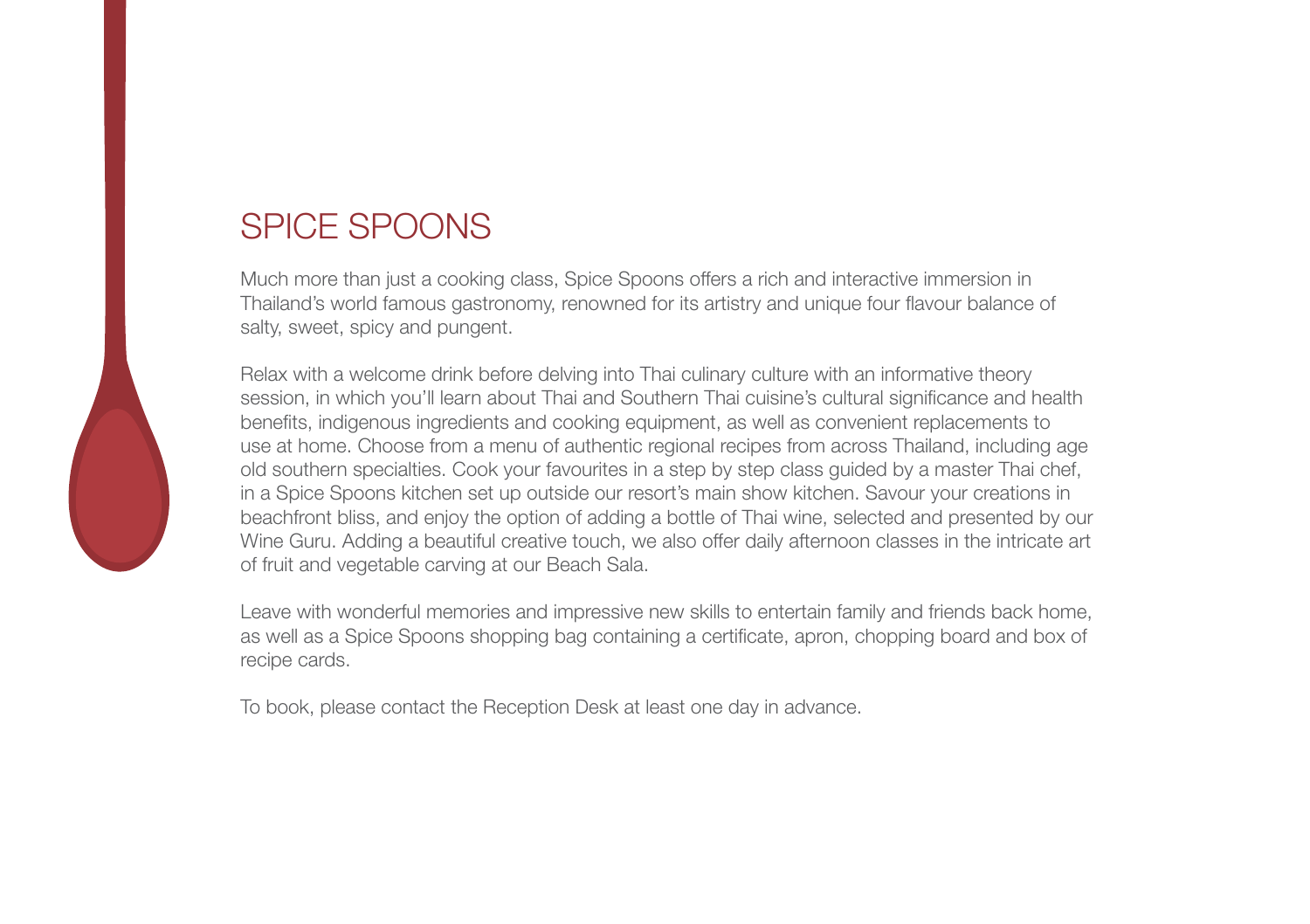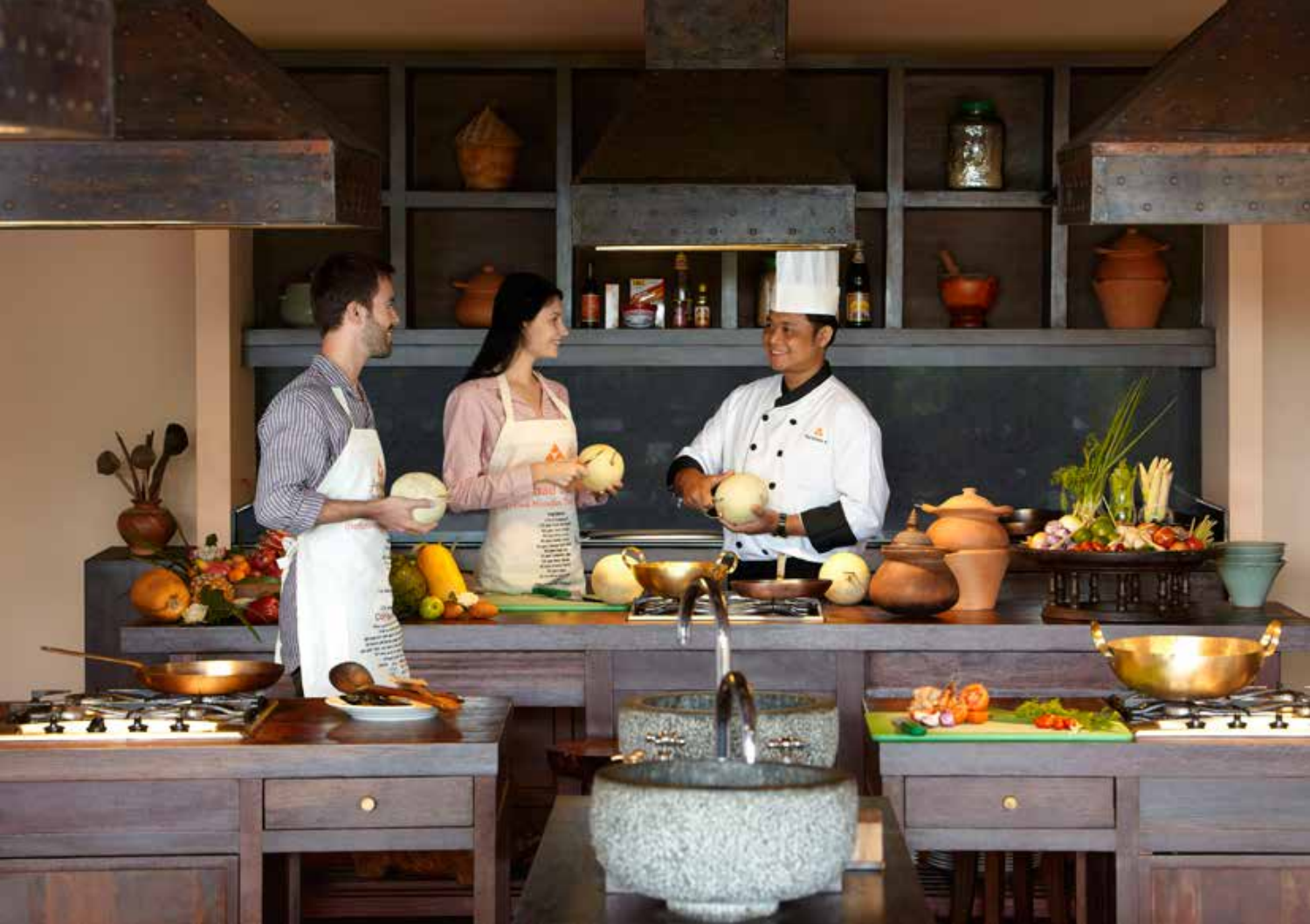### COOKING CLASS PROGRAMME

1.00 pm – 3.00 pm

- Welcome drink (non-alcoholic)
- Theory session and chef demonstration
- Cooking class (choice of three recipes)
- Savour your creations for lunch

#### THB 2,800 nett per person THB 5,000 nett per couple

### THAI WINE UPGRADE

Enrich your cooking class experience with a bottle of reserve Thai wine, carefully selected and presented by our Wine Guru for you to enjoy while savouring your creations for lunch.

THB 1,600 nett per person

## FRUIT & VEGETABLE CARVING CLASS

Master the intricate art of carving a variety of fruits and vegetables into ornate shapes in a beautiful shoreline setting.

Everyday at the Beach Sala form 2.00 pm – 3.00 pm

THB 1,200 nett per person *\*Classes are available for a maximum of 8 persons.*



#### Terms and conditions

Prices are subject to 10% service charge and applicable government tax. Reservations must be made at least one day in advance. Cancellations must be made at least four hours in advance, otherwise a 50% charge applies.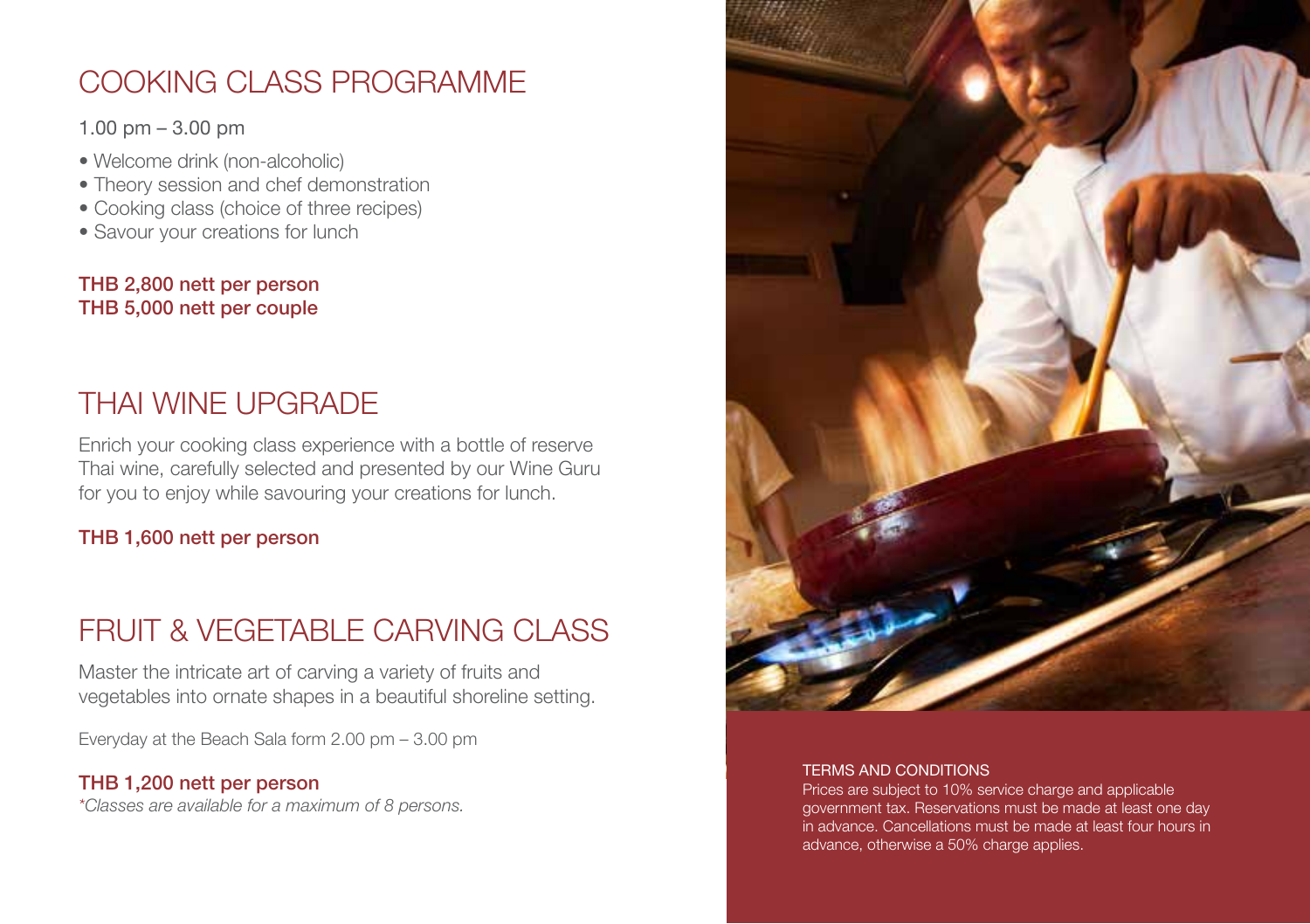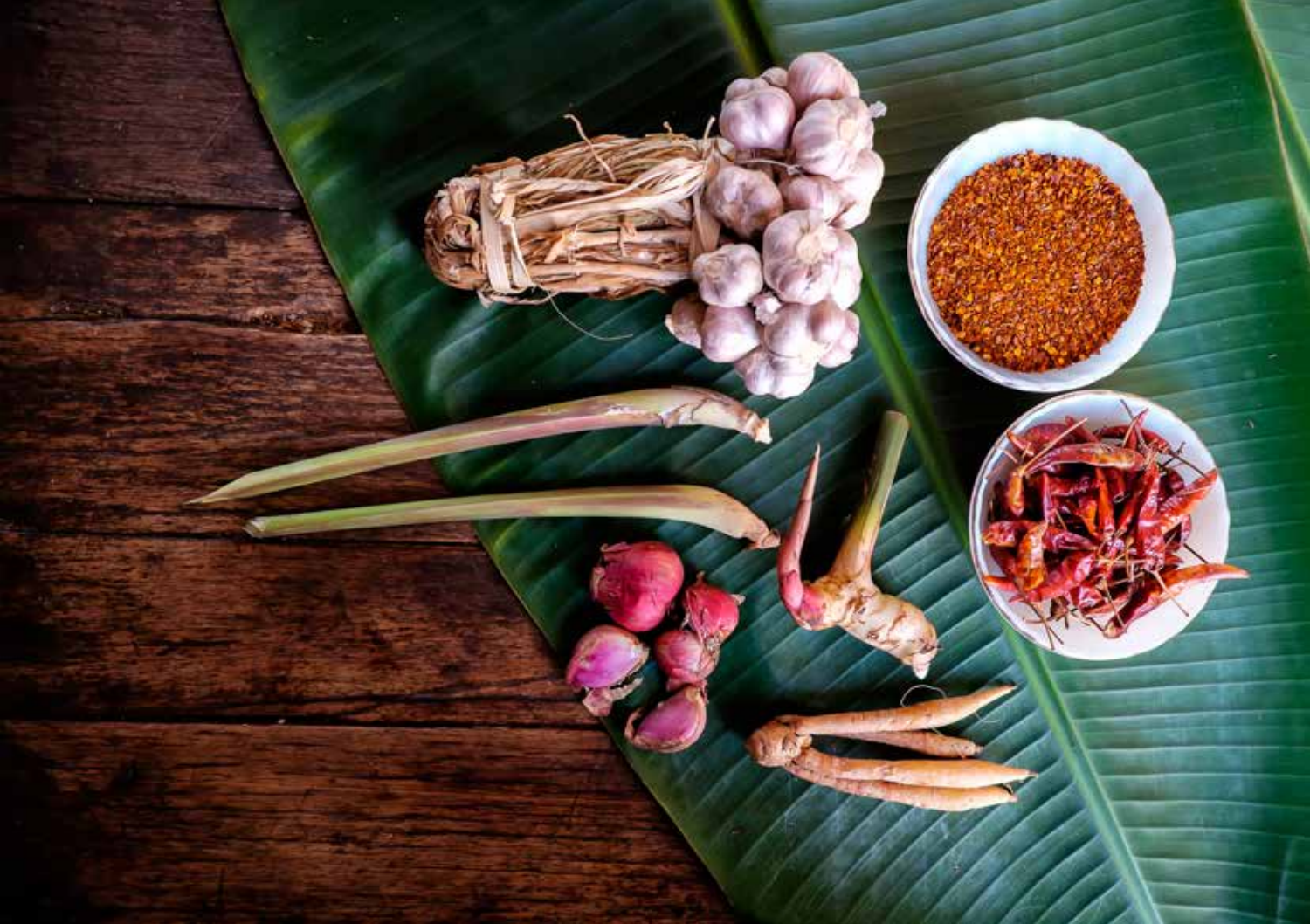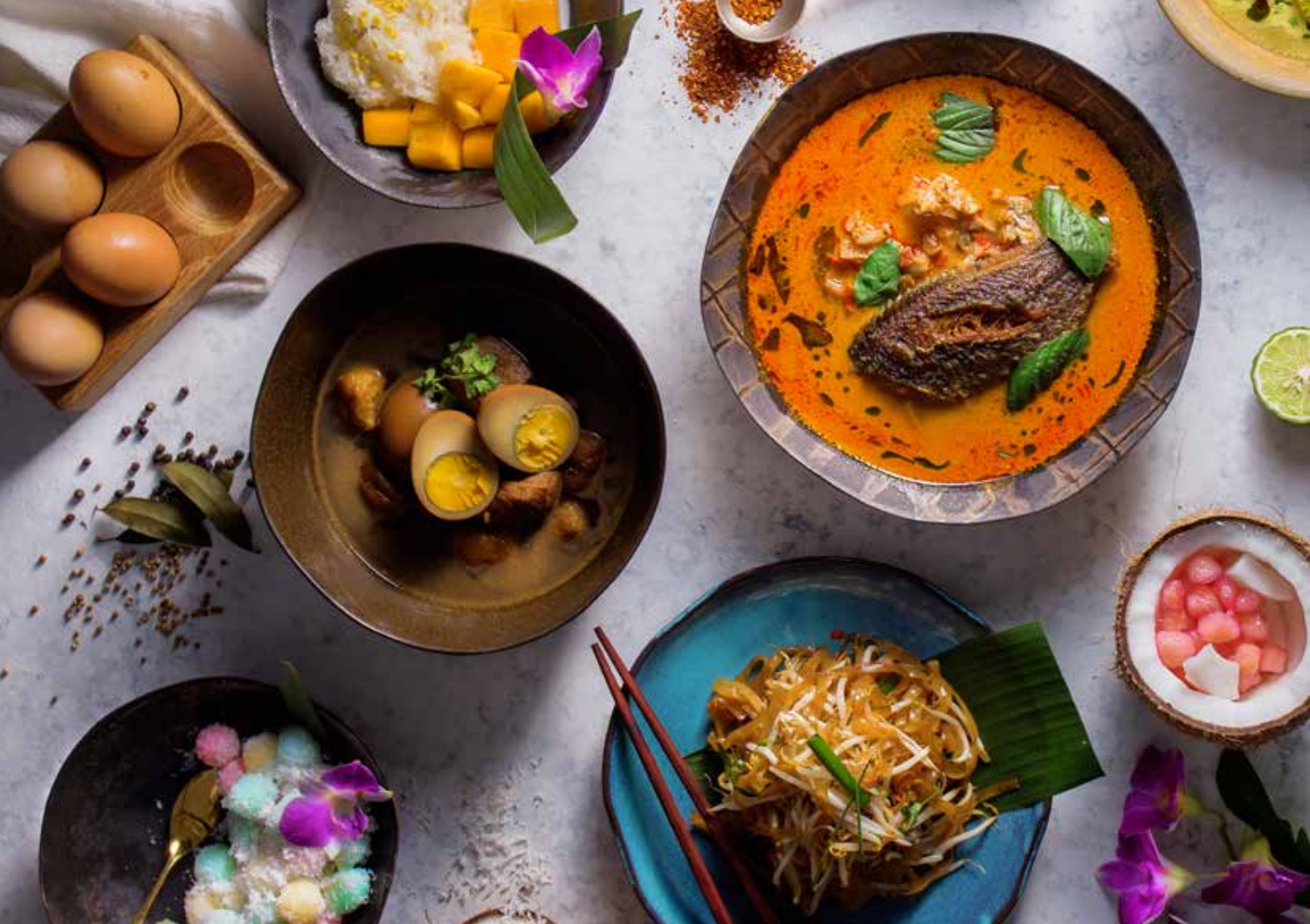

### MENU OPTIONS

Please select three dishes from the recipes below.

#### **APPFTISFRS**

Krathong Thong

Tod Man Pla Satay Gai

Light crispy, golden cups with various savoury fillings Thai inspired fish cakes Chicken satay

#### **MAINS**

Phad Thai Goong Sod Gai Pad Med Mamuang Khao Soi Gai Pla Kapong Nung Manow Thai fried noodles with prawns\* Chicken and cashew nut stirfry Chiang Mai noodles Steamed sea bass with lemon\*

#### **SOUPS**

Tom Yum Goong Tom Kha Gai

#### CURRIES

Massaman Nuea Chu Chi Goong Geang Kiew Wan Gai Spicy prawn soup\* Coconut chicken soup

Massaman beef curry Prawn chu chi curry Chicken green curry

#### **DESSERT**

Khao Niew Mamuang

Mango with sweet sticky rice

\* Local Koh Phangan seafood specialties